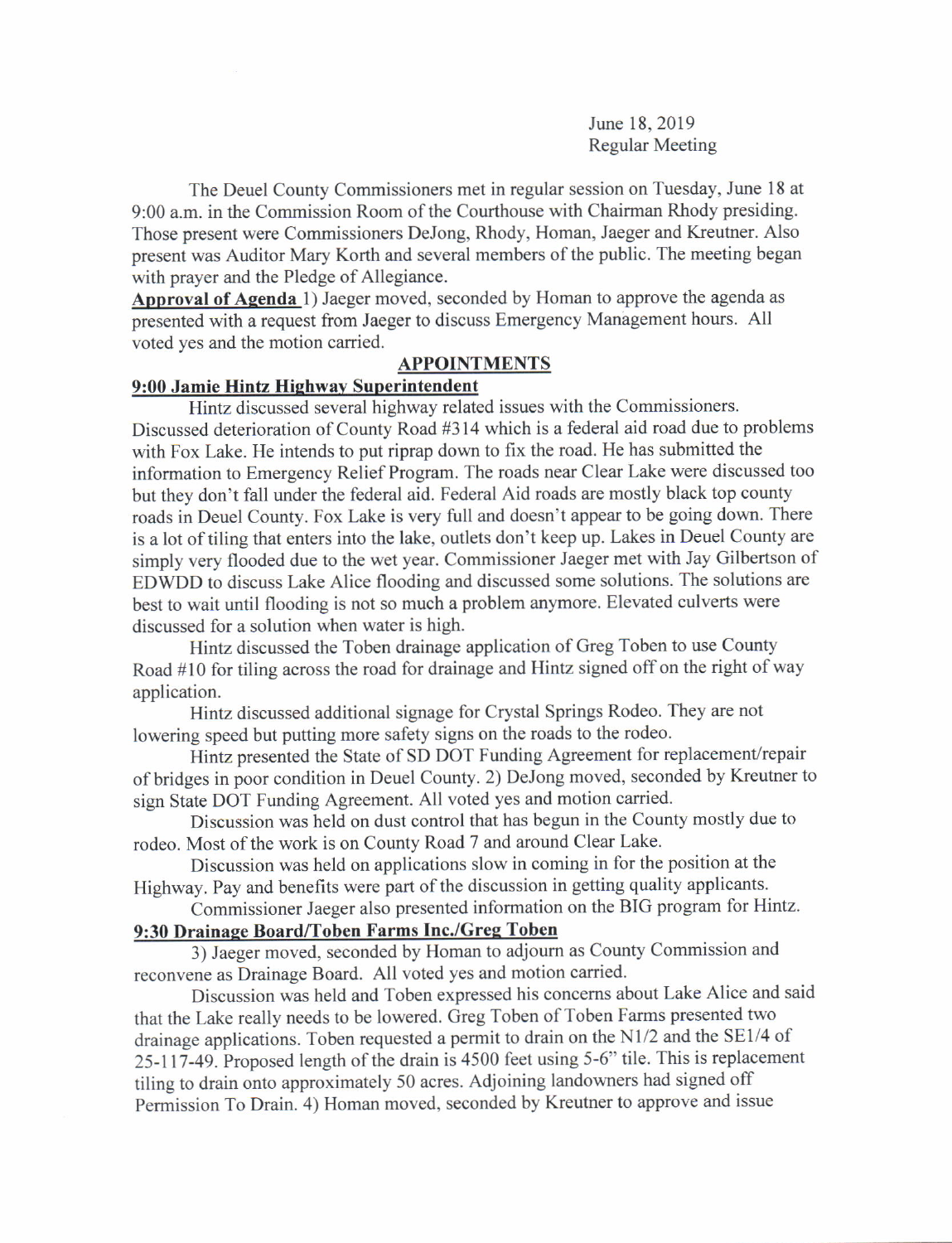Drainage Permit #D19-05 to Toben Farms Inc. to drain on above described property. All voted yes and motion carried.

Toben also requested a permit to drain on the NWl14 of 20-ll7-48. This is the large project that goes across the County Road discussed with Hintz. Proposed length of the drain is 3500 feet using 10-18" tile. Area affected for drainage will be close to 250 acres. Adjoining landowners had signed Permission To Drain. 5) Kreutner moved, seconded by DeJong to approve and issue Drainage Permit #Dl9-06 to Toben Farms Inc. to drain on above described property. All voted yes and motion carried.

## 9:45 Drainage Application Bryan Sonnenburg/LeRoy Sonnenburg

LeRoy Sonnenburg presented a drainage application requesting a permit to drain on the NWI/4 of 25-114N-50W. Proposed length of the drain is 1600 feet using 5" tile. Drainage area is less than 20 acres. Adjoining landowners had signed Permission To Drain. 6) DeJong moved, seconded by Homan to approve and issue Drainage Permit #Dl9-04 to LeRoy Sorurenburg to drain on above described property. All voted yes and motion carried.

Bryan Sonnenburg also presented a drainage application requesting a permit to drain on the SE1/4 of 24-114-50. Proposed length of the drain is 1000 feet using 6" tile. Adjoining landowners had signed Permission To Drain. Affected area is 15-20 acres 7) Homan moved, seconded by Kreutner to approve and issue Drainage Permit #D19-03 to Bryan Sonnenburg to drain on above described property. All voted yes and motion carried.

## 10:00 Drainaee Aoplication Norman Bindert

Dana Bindert presented a drainage application for himself and his father Norman Bindert requesting a permit to drain on the  $\overline{NE1/4}$  of 2-116-48. Proposed length of the drain is 3500 feet using 5" tile. Drainage area is approximately 10 acres. This is an addition to original Drainage Application D18-18 which was approved 9-5-2018. Discussion was held to relocate the proposed tile to the north and into a natural drain way. This would require getting other landowners permission signatures but the Board thought it would be better than causing more erosion near the road. Adjoining landowners had signed Permission To Drain for the current proposed application. 8) Jaeger moved, seconded by Kreutner to approve and issue Drainage Permit #D19-07 to Norman and Dana Bindert to drain on above described property with option of relocating the tile to drain onto a natural drain way to the north depending on landowner permission. All voted yes and motion carried.

Theisen also approached the board with Drainage questions of repairing tile when it is only 1-2 acres or if the drainage area seems less than 20 acres. The Board is giving Drainage officer Theisen the discretion to make the decisions on small drainage areas if it is repair, but new drainage apps will be looked at to determine if the drainage area is a problem. Discussion was held on how much mileage was used for Theisen's Zoning duties.

9) Jaeger moved, seconded by Homan to adjoum as Drainage Board and reconvene as County Commission. All voted yes and motion carried.

# 10:15 Sheriff Corv Bore

Borg met with the Commissioners and discussed several items. A parcel of land with an existing tower was offered to the County for a nominal price from Tarpon Towers II LLC of Bradenton, FL. The location is the E380' of the W545' of the S320' of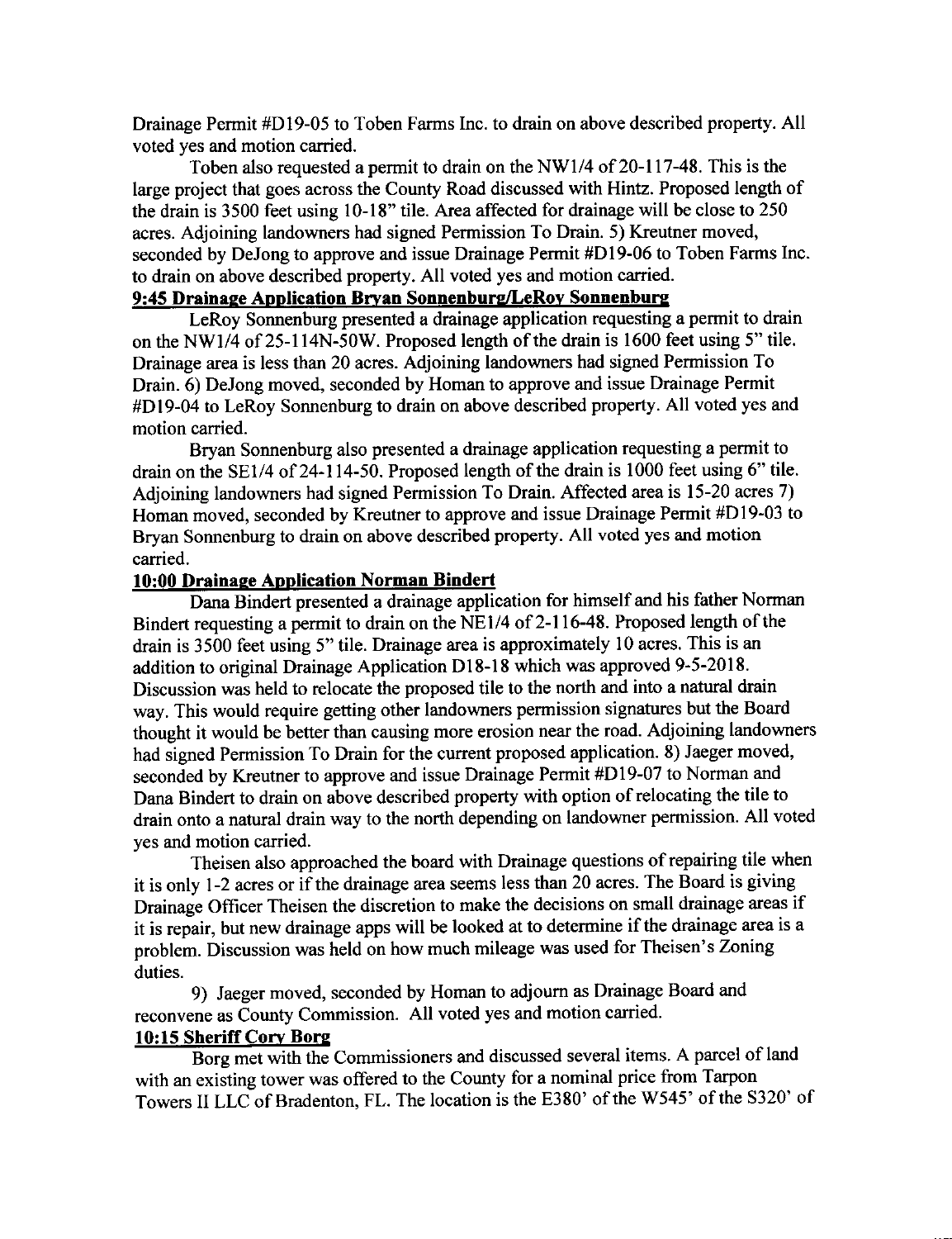Willemssen Addition, Town of Clear Lake 23-115-49. The tower was discussed for a location for the 911 repeater. Brian Soehl from Vantek Communications of Sioux Falls looked at the tower and suggested to get it professionally inspected. He would expect problems with the tower including rusted anchors and lighting, all of which are very expensive. He also mentioned his company rebuild a tower for approx. \$15,000 total cost. This would be a 300 ft tower that would sustain ice and strong wind. Borg said there are issues with the 9l I repeater being located on the Courthouse currently while the water tower is being painted. Discussion was held on repairing the tower that is there after inspection if the county should acquire the property. It was suggested to use the current tower until it falls or fails and leave some minor inspection on the anchors to the county employees. 10) Homan moved, seconded by Jaeger to purchase the parcel of land as described E380' of the W545' of the 5320' of Willemssen Addition, Town of Clear Lake 23-115-49, including the tower that is located there for a nominal cost of \$10.00 for use of the tower for a 911 repeater for Deuel County.

Discussion was held on the changes to the County's current police contracts including price. A new Police Contract was received to renew for the city of Toronto and will not be acted on until changes are approved.

## 10:45 Emereency Management Sheila Monnier

Monnier met with the Commissioners and discussed several items. She presented information about and EOC class held in July and suggested some Board members and Auditor to go to the class. She also discussed the ICS classes that will be coming available from FEMA. These are self- paced classes that are often a requirement for County Officials from FEMA. Monnier presented a work up of an Emergency Operations Plan for the 2019 Crystal Springs Ranch Rodeo. This would be in case of a large weather event. The plan includes the Community Center as a triage, notification of hospitals, and coordinating travel out of the rodeo grourds.

Monnier discussed the tomado that occurred over the weekend near Estelline and west of the Interstate in Deuel County. No injuries or damage but it was confirmed by the NWS. No waming had been issued at the time because nothing had shown up on the radar. She said the siren on the Courthouse is up and working now. July  $11<sup>th</sup>$  is the day scheduled for FEMA to come to Deuel County to discuss the disaster declarations.

## 11:00 Dale Holt Delinquent Taxes

Holt met with the Commissioners to discuss delinquent taxes on OL 3 less N25' in SW1/4 23-115-49 of McCraney's Addition & OL 2-3, Clear Lake. This property is owned by Mr. Holt. He presented a letter to request the Board to agree on a payment plan. Treasurer Jen Mewherter was present to explain how that process works in her office. 1 <sup>I</sup>) DeJong moved, seconded by Homan to accept a payment plan from Dale and Adina Holt of \$150 per month until delinquent taxes are brought current on above described property, record number 3710. The payments will be made to the Deuel County Treasurer and that office will be responsible for applying the payments to the taxes as they come in. All voted yes and motion carried.

## 11:15 Doug Bublitz Delinquent Taxes

Bublitz met with the Commissioners to discuss delinquent taxes on Lots 9, 10  $\&$ 11 Warehouse Lots & OL 7 & Small Pie Shape E of Lot 1l & 60' RR Row adjoining Lots 6, 9, 10 & 11 & 50' RR Row N of OL 7, Altamont Warehouse Lots in 22-116-49, Altamont. This property is owned by Mr. Bublitz. Bublitz has a home equity loan in the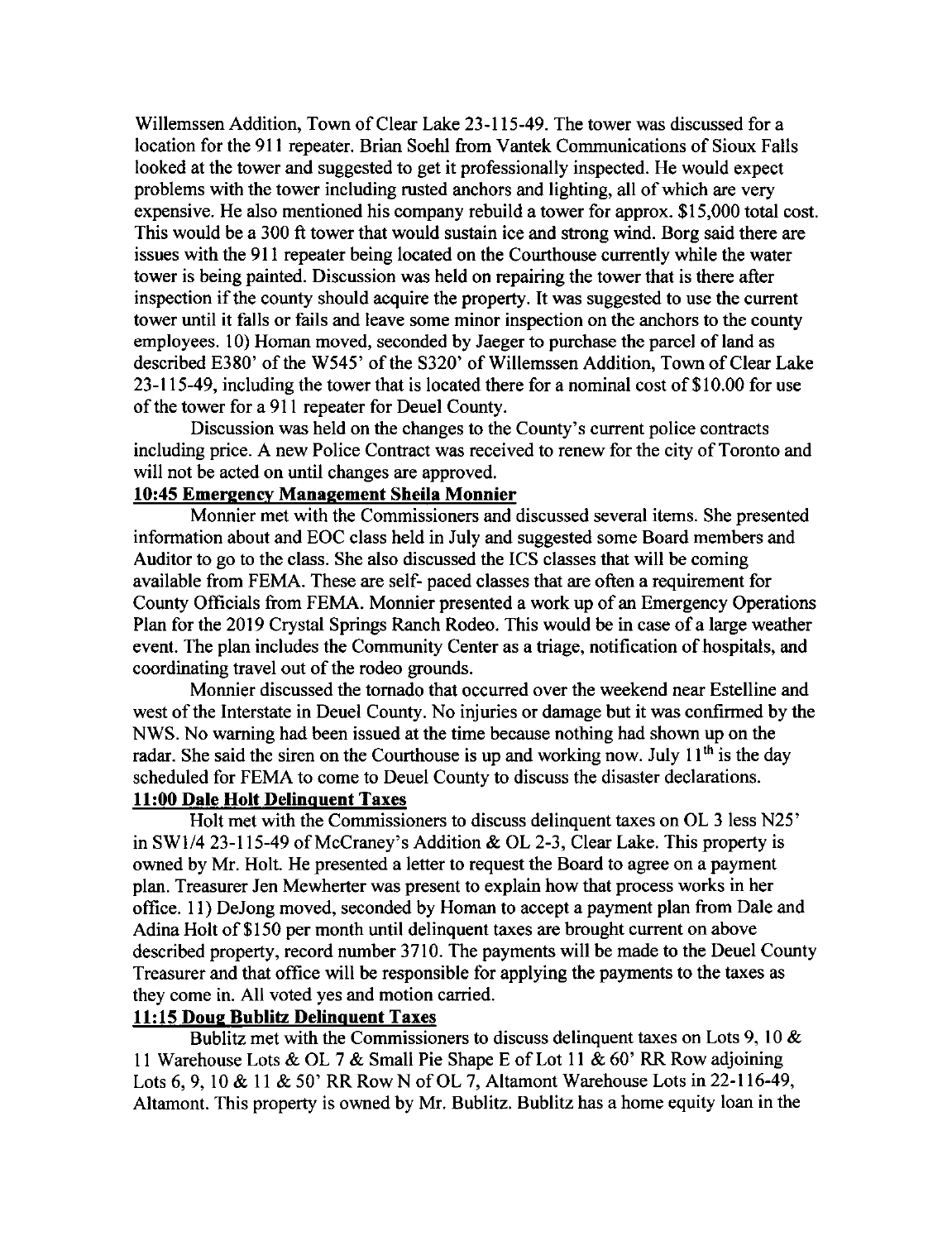process to cover his delinquent taxes. He is asking for more time before the Treasurer to start the tax deed process so he can secure this loan to bring his taxes current. He will have a partial payment immediately. 12) Jaeger moved, seconded by DeJong to have Treasurer Jen Mewherter delay the tax deed process for 90 days for Bublitz to secure a loan to pay the delinquent taxes. All voted yes and motion carried.

### 11:30 Deuel Harvest Wind

Michael Svedeman of Deuel Harvest Wind met with the Commissioners to discuss amending a Zoning Ordinance in Section 1215.03.2.d - Wind Energy System setbacks. Distance from the Lake Park District located at Lake Cochrane 3 miles, Lake Alice 2 miles and 1 mile from the Lake Park District at Bullhead Lake. To read: Distance from the Lake Park District located at Lake Cochrane 3 miles, Lake Park District at Lake Alice 2 miles and 1 mile from the Lake Park District at Bullhead Lake. That was the intention of the ordinance when it was amended on January 9th 2017. The PUC just granted a permit for the project and their interpretation would be based on this amendment. Deuel Harvest Wind is requesting the County Commissioners request the Planning Commission to hold a public hearing to make the decision to clarify this language. The Planning Commission will be contacted to attend the regular Commission Meeting July 16,2019 in reference to this amendment.

#### 11:30 State's Attorney John Knight

Knight met with the Commissioners to tell them that he will need to inform the attomeys to inform the PUC of the new lawsuit that is now in place against the Deuel County Board of Adjustment.

#### UNFINISHED BUSINESS

## RNC Cabinets

A quote for a new design for the County Commissioner's Room from RNC Cabinets was presented for a cost of\$2,512.36. 13) DeJong moved, seconded by Rhody to hire RNC Cabinets to redo the desk and design in the Commissioner's Room for a cost of \$2,512.26 with an additional table. All voted yes and motion carried.

### Courthouse Basement

Discussion was held about the possible situation with mold present in the Courthouse Basement affecting the Emergency Management Office. A quote was presented from GeoTek Engineering & Testing Services, Inc. of Sioux Falls. Field work and lab testing for mold presence in the basement would be \$1,188.40 estimated. This does not include clean up or a resolving any issues that would arrive. A second quote was presented from Mike Oletzke of HomeTeam Inspection Service of Watertown. They would test for mold presence in any area of concern for \$125.00 per swab which includes field work, mileage and testing but no solutions. EM Manager Monnier was present for the discussion and she just suggested to tear out the carpet in the basement as she feels this contributes to the problem. She feels if we can dry things up on the floor that would be a start to the dampness and odor. Chuck Olson will be contacted to tear the carpet out ofthe affected areas in the Courthouse basement.

## NEW BUSINESS

#### **Warrants**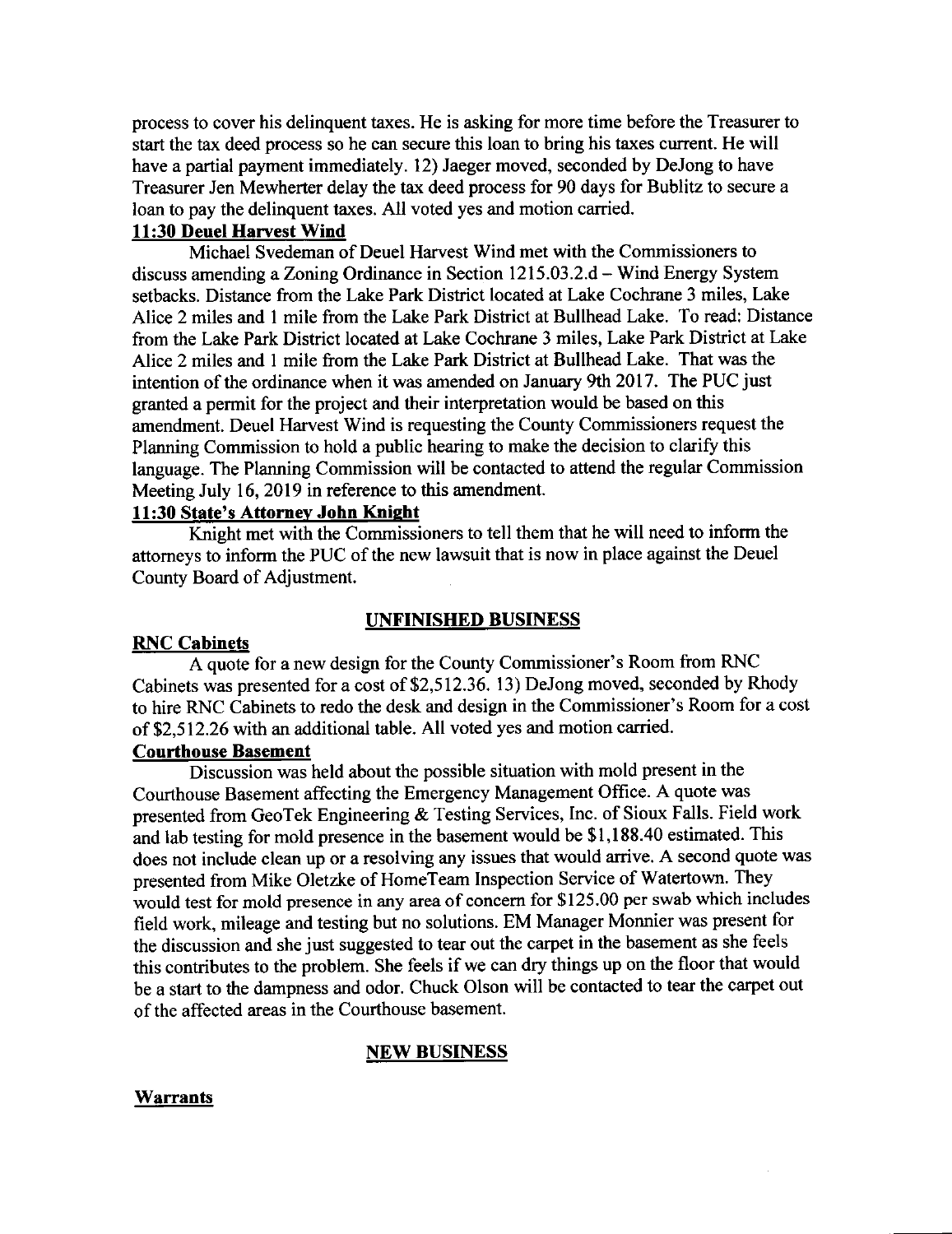14) Jaeger moved, seconded by Homan to approve warrants paid early and any additional warrants presented for payment. All voted yes and motion carried. Approve warrants paid early and additional warrants presented for payment to SD Dept of Rev 131,319.79 motor vec fees, SDACO 192.00 M&P, Tri-State Water 31.00 water cooler, Otter Tail 1525.62 utilities, NW Energy 161.09 utilities, ITC 160.51 utilities, H-D Electric 284.10 utilities, Sanford 44.25 flex fees, Century Link 358.79 911 trunk lines, BD Rural Water 72.80 utilities, Deuel Cty Treas 21.20 trailer title & lic

#### State Meal Rate Change/2020 Budget/Health Insurance Renewal/July 4<sup>th</sup> Holiday/ Commissioner Jaeqer requested to discuss Emergencv Manaqement

State rates for meals will change as of July 1. Mileage rates stay the same. 15) Kreutner moved, seconded by DeJong to adopt the following reimbursement rates for Deuel County as of July 1, 2019. All voted yes and motion carried. In state per diem rates for meals if meeting requires ovemight stay - \$6 for breakfast, \$14 for lunch and \$20 for dinner.

Discussion was held on several areas ofthe 2020 budget. The 2020 budget will be frnalized in July with a public hearing on the proposed budget in September.

Discussion was held on the renewal of the County's Health Insurance Plan and Renewal. The Renewal Meeting with Sanford Health Plan is July 18<sup>th</sup>. Commissioner DeJong will be in touch with Sanford prior to this meeting to discuss insurance premiums and deductibles.

Commissioner Jaeger wished to discuss the extra hours for Emergency Management. He would like to see it on a trial basis, for 6 months or so feeling the hours will not be so heavy come winter time. Discussion was held on a balance of hours or at some time after the flooding event, cutting the hours.

16) Jaeger moved, seconded by Rhody to close the Courthouse and outlying departments on Thursday, July 4<sup>th</sup> and Friday, July 5<sup>th</sup> for the Independence Day Holiday. All voted yes and motion carried.

## Public Comments:

John Henslin was present for the meeting and said he was pleased there will be a clarification on the Zoning Ordinance.

Will Stone was present asking for an amendment as well on the definition of a business. He presented the dictionary meaning as well as a copy of his license stating all ofhis acres are included in his business. Deuel Harvest Wind representative said that talks have occurred between Stone and Deuel Harvest Wind. Chairman Rhody would like to see a solution on this soon between Stone and Deuel Harvest Wind.

John Homan was present and wanted to remind the Board of the conflicts of interest and he thinks due and correct process should be followed.

Chairman Rhody thanked everyone for their comments.

## Other Business:

Discussion was held on possibly purchasing an inexpensive vehicle for the Zoning Officer to use for her position.

Discussion was held on the NACO conference held in July in Las Vegas, NV and who will be attending other than President of the SDACO Gary Jaeger. 17) Kreutner moved, seconded by Jaeger to approve the travel and lodging expense for Chairman